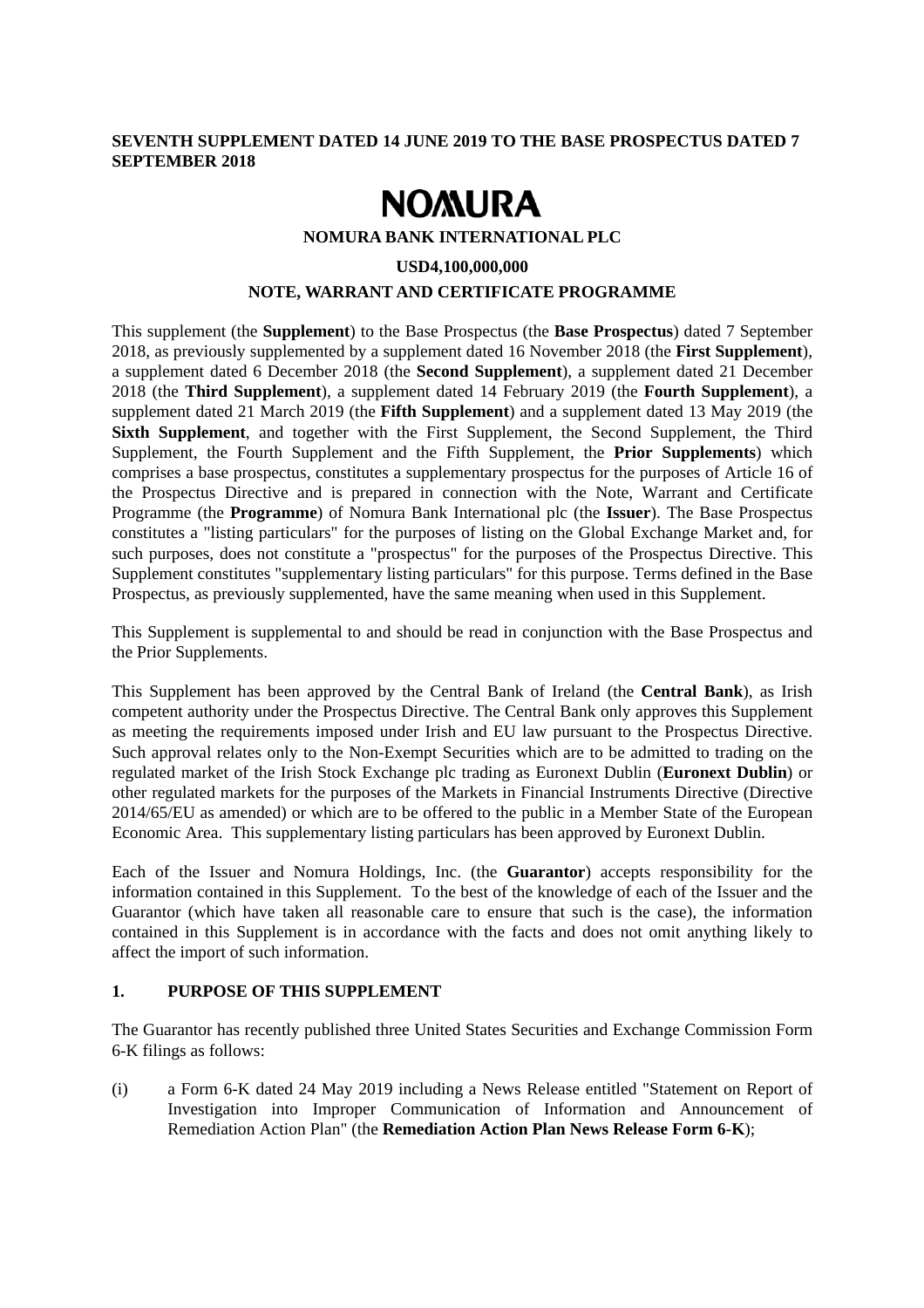- (ii) a Form 6-K dated 28 May 2019 including a News Release entitled "Statement on Administrative Action by Japan's Financial Services Agency" (the **Administrative Action Statement News Release Form 6-K**); and
- (iii) a Form 6-K dated 3 June 2019 including a News Release entitled "Statement on Submission of Business Improvement Report to Japan's Financial Services Agency" (the **Business Improvement Report News Release Form 6-K**).

The purpose of this Supplement is to incorporate by reference (i) the Remediation Action Plan News Release Form 6-K, (ii) the Administrative Action Statement News Release Form 6-K and (iii) the Business Improvement Report News Release Form 6-K.

## **2. PUBLICATION OF THE GUARANTOR'S REMEDIATION ACTION PLAN NEWS RELEASE FORM 6-K**

The Guarantor has recently published the Remediation Action Plan News Release Form 6-K.

A copy of the Remediation Action Plan News Release Form 6-K (available at https://www.nomuraholdings.com/investor/library/sec/6k/190524/190524.pdf) has been filed with the Central Bank and Euronext Dublin. By virtue of this Supplement, the Remediation Action Plan News Release Form 6-K is incorporated by reference in, and forms part of, the Base Prospectus.

# **3. PUBLICATION OF THE GUARANTOR'S ADMINISTRATIVE ACTION STATEMENT NEWS RELEASE FORM 6-K**

The Guarantor has recently published the Administrative Action Statement News Release Form 6-K.

A copy of the Administrative Action Statement News Release Form 6-K (available at https://www.nomuraholdings.com/investor/library/sec/6k/190528/190528.pdf) has been filed with the Central Bank and Euronext Dublin. By virtue of this Supplement, the Administrative Action Statement News Release Form 6-K is incorporated by reference in, and forms part of, the Base Prospectus.

# **4. PUBLICATION OF THE GUARANTOR'S BUSINESS IMPROVEMENT REPORT NEWS RELEASE FORM 6-K**

The Guarantor has recently published the Business Improvement Report News Release Form 6-K.

A copy of the Business Improvement Report News Release Form 6-K (available at https://www.nomuraholdings.com/investor/library/sec/6k/190603/190603.pdf) has been filed with the Central Bank and Euronext Dublin. By virtue of this Supplement, the Business Improvement Report News Release Form 6-K is incorporated by reference in, and forms part of, the Base Prospectus.

# **5. GENERAL**

All references to pages in this Supplement are to the original unsupplemented Base Prospectus, notwithstanding any amendments described herein.

To the extent that there is any inconsistency between (a) any statement in this Supplement or any statement incorporated by reference into this Supplement and (b) any other statement in or incorporated by reference in the Base Prospectus, the statements in (a) above will prevail.